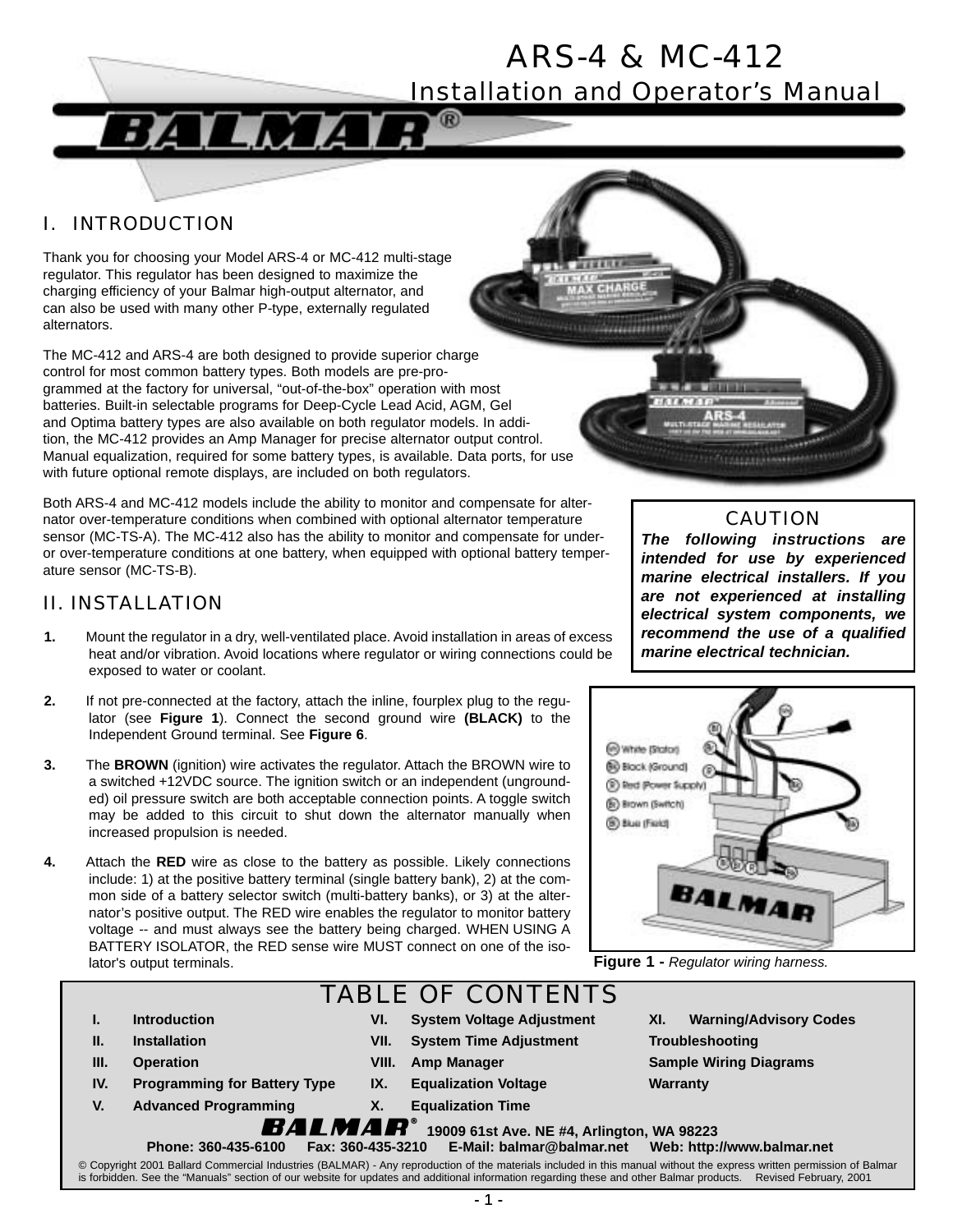## II. INSTALLATION (Continued)

- **4.** (*Continued*). If using a dual-output alternator, the RED wire must connect to one of the alternator output posts. If battery banks are unequal in size, we recommend the RED wire be connected at the larger battery bank. If the smaller battery shows signs of overcharging, the RED wire can be moved to the smaller battery terminal on the isolator. The same is true in the case of a dual-output alternator. The RED wire carries up to 6 amps and should be protected with the 10A fuse included with the regulator. Fusing should be as close to the power source as possible. If lengthening of the RED wire is needed, upgrade wire to 12-gauge.
- **5.** Connect the two **BLACK** ground wires at the preferred ground at the rear of the alternator (see **Figure 2** for typical alternator ground connection).
- **6.** Connect duplex plug with **BLUE** and **WHITE** wires to the alternator. If your alternator doesn't provide for a plug connection, see alternator manual for installation instructions.
- **7.** If your application utilizes an electric tachometer, connect one end of the **WHITE** stator wire to the alternator and the other end to the tach wire. If a new alternator is being installed, ensure that your tachometer is adjusted to meet your alternator's pole setting.
- **8.** Attach optional Alternator Temp Sensor to the Alternator Temp Sensor terminals shown in **Figure 6**. Observe polarity. Attach sensor to alternator case as shown in **Figure 3**. Installing a toggle switch between the positive and negative terminals of the Alternator Temperature Sensor circuit allows you to reduce alternator output and horsepower load by 50% (Small Engine Mode).
- **9.** Attach optional Battery Temp Sensor *( MC-412 only)* wires as shown in **Figure 6**. Observe polarity. Attach Battery Temp Sensor lug to negative battery terminal as shown in **Figure 4**. If used in a multi-battery bank, place as close to the middle of the bank as possible.
- **10.** The **Alarm Output** (Dash Lamp) terminal provides a circuit for dash mounted visual or audible

system warnings. Terminal output is 500Mil-Amps (0.5A) negative when activated by low voltage (12.8V), high voltage (1V over bulk), high alternator temp (225F), or high battery temp (125F - MC-412 only).

The **Aux. Out** terminal (MC-412 only) operates the same as the alarm output and activates at alt. full capacity, small engine mode, and during equalization mode.



**Figure 3 -** *Optional Alternator Temperature Sensor.*



**Figure 2 -** *Ground attachment.*



**Figure 4 -** *Optional temp sensor on battery.*

| <b>Primary Program Settings</b>   | PRG-1<br><b>Universal</b><br>Factory | PRG-2<br>Deep Cycle<br><b>Flooded</b> | PRG-3<br>Gel<br>Cell | PRG-4<br><b>Absorbed</b><br><b>Glass</b> | PRG-5<br>Optima<br><b>Spiral</b> |
|-----------------------------------|--------------------------------------|---------------------------------------|----------------------|------------------------------------------|----------------------------------|
| Mode                              | Program                              | Lead Acid                             |                      | Mat (AGM)                                | Wound                            |
| <b>Start Delay (Seconds)</b>      | 45                                   | 45                                    | 45                   | 45                                       | 45                               |
| Ramp Up (Seconds)                 | 60                                   | 60                                    | 60                   | 60                                       | 60                               |
| <b>Bulk Voltage (Max)</b>         | 14.1                                 | 14.6                                  | 14.1                 | 14.4                                     | 14.6                             |
| <b>Bulk Time (Minimum)</b>        | 30 min.                              | 30 min.                               | 30 min.              | 30 min.                                  | 30 min.                          |
| <b>Absorption Voltage</b>         | 13.9                                 | 14.4                                  | 13.9                 | 14.2                                     | 14.4                             |
| <b>Absorption Time (Minimum)</b>  | 0.2 <sub>hr.</sub>                   | $0.2$ hr.                             | $0.2 - 2.0$ hr.      | $0.2 - 2.0$ hr.                          | $0.2 - 2.0$ hr.                  |
| <b>Float Voltage</b>              | 13.4                                 | 13.4                                  | 13.7                 | 13.4                                     | 13.4                             |
| <b>Float Time (Maximum)</b>       | 6 hr.                                | 6 hr.                                 | 6 hr.                | 6 hr.                                    | 6 hr                             |
| <b>High Voltage Alarm</b>         | 15.2                                 | 15.6                                  | 15.1                 | 15.4                                     | 15.6                             |
| <b>Low Voltage Alarm</b>          | 12.8                                 | 12.8                                  | 12.8                 | 12.8                                     | 12.8                             |
| <b>Max Battery Temperature</b>    | 125F/52C                             | 125F/52C                              | 125F/52C             | 125F/52C                                 | 125F/52C                         |
| <b>Max Alternator Temperature</b> | 225F/107C                            | 225F/107C                             | 225F/107C            | 225F/107C                                | 225F/107C                        |
| Equalization                      | Yes                                  | <b>Yes</b>                            | No.                  | <b>Consult Mfg.</b>                      | <b>Consult Mfg.</b>              |
|                                   |                                      |                                       |                      |                                          |                                  |

**Figure 5 -** *Preset program values. Voltages may vary by +/- 3% from values shown.* 



**Figure 6 -** *Regulator terminal layout and function description.*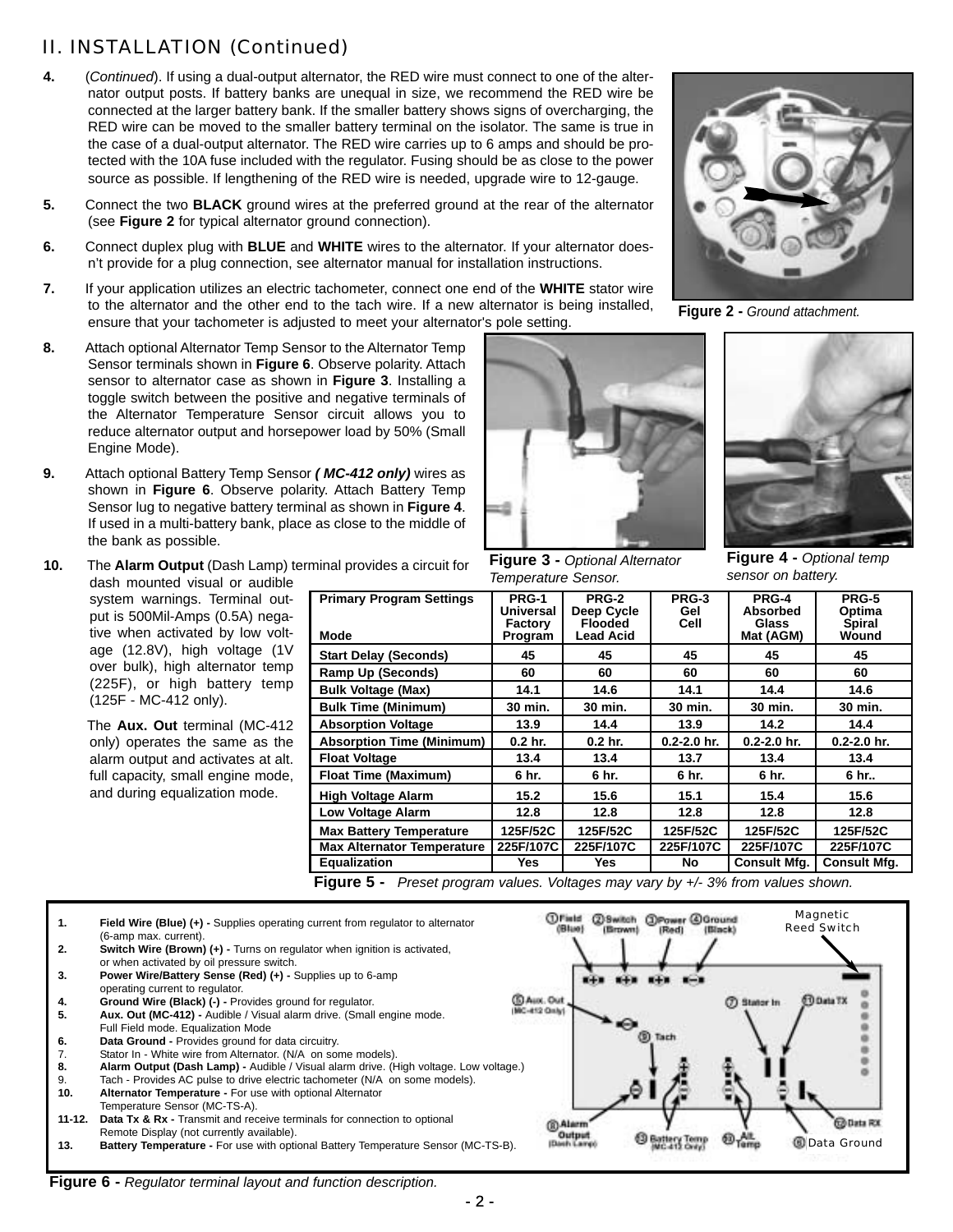### III. OPERATION

Once the regulator is properly installed and connected to the rest of the charging system, it is ready to use. During operation, a bank of eight **(8)** color-coded LED lights will be illuminated to provide programming, mode, diagnostic and advisory information. At start-up, **all eight LED lights** will illuminate for approximately three seconds **(Figure 7). Arrows indicate illuminated LEDs.**



The initial display will be followed by a display which indicates battery program type for five seconds **(Figure 8)**. Out of the box, this display will indicate that the regulator is set in Universal Factory Program mode (indicated by a single green LED furthest from amber LED). Two green LEDs indicate Flooded Deep Cycle. Three green LEDs indicate Gel. Four green LEDs indicate Absorbed Glass Mat (AGM) battery. A single green LED closest to the illuminated amber LED indicates Optima battery setting.



The display will then cycle through the various charging stages **(Figure 9)**. Single green LED furthest from the amber LED indicates 45-second start delay. Two illuminated green LEDs indicate soft ramp and bulk charging stage. Three illuminated green LEDs indicate absorption stage. Four illuminated green LEDs indicate float stage.

**Figure 9** *- Indicates charging stage. (Start delay shown.)*



During normal operation, the regulator will delay alternator start-up for 45 seconds to allow belts to seat and engine lubrication to occur. After the initial start delay, the regulator will ramp to charging voltage over a one-minute period. Once bulk charging voltage is reached, the regulator will remain in the bulk stage for a minimum of 36 minutes. At the end of the 36-minute period, the regulator will compare actual battery voltage with target voltage (based on battery type) and determine whether to advance to absorption stage, or add additional 6-minute increments at bulk voltage until target voltage is reached.

Once in absorption stage, the regulator wil remain at absorption voltage for a minimum of 36 minutes. Additional 6-minute increments will be added thereafter until target voltage is attained. Regulator will remain in float stage for a minimum of two hours, after which, it will cycle back to absorption stage for a minimum of 36-minutes. This cycle will continue throughout engine operation. **Note: The regulator will automatically return to the beginning of the charging program if the engine is shut down and re-started.** 

#### IV. PROGRAMMING FOR BATTERY TYPE

MC-412 and ARS-4 regulators are factory preset for universal, "plug-and-play" operation with most battery types. In addition to the default factory program, both models feature selectable programs for Deep-Cycle flooded, AGM, Gel and Optima battery types. (A list of detailed voltage and time values for the various presets is available on the previous page, see **Figure 5**.) A magnetic reed switch, located beside the first green LED enables user adjustment. The switch works in two specific actions, as described in the box at right.

To select a program for your battery type:

- **1.** Turn ignition key to it's **ON** position. Allow the regulator to cycle through the 45-second start delay and into the rampup/bulk stage (indicated by the two illuminated green LEDs).
- **2.** Using the supplied magnetic screwdriver (as shown in **Figure 11)**, **ACTIVATE-HOLD** as discussed in the . The #5 amber light and #6 flashing red light will illuminate to indicate switch activation **(Figure 10)**.



**Figure 10** *- Indicates magnetic switch is activated.*



**Figure 11 -** *Magnetic reed switch / LED location.* 

**'ACTIVATE-RELEASE'** Refers to the activation and immediate deactivation of the switch by lowering the supplied magnetic screwdriver on the upper corner of the switch, and immediately deactivating the switch by removing the magnet from the switch.

**'ACTIVATE-HOLD-RELEASE'** Used primarily during user programming, this action requires holding the magnet to the switch until desired values are shown on the display. Once the desired setting is reached, the magnet is removed to deactivate the switch.

**NOTE: The cycle speed for the display is five seconds. The regulator cycles at this rate to ensure adequate time to read LED codes and make adjustments.**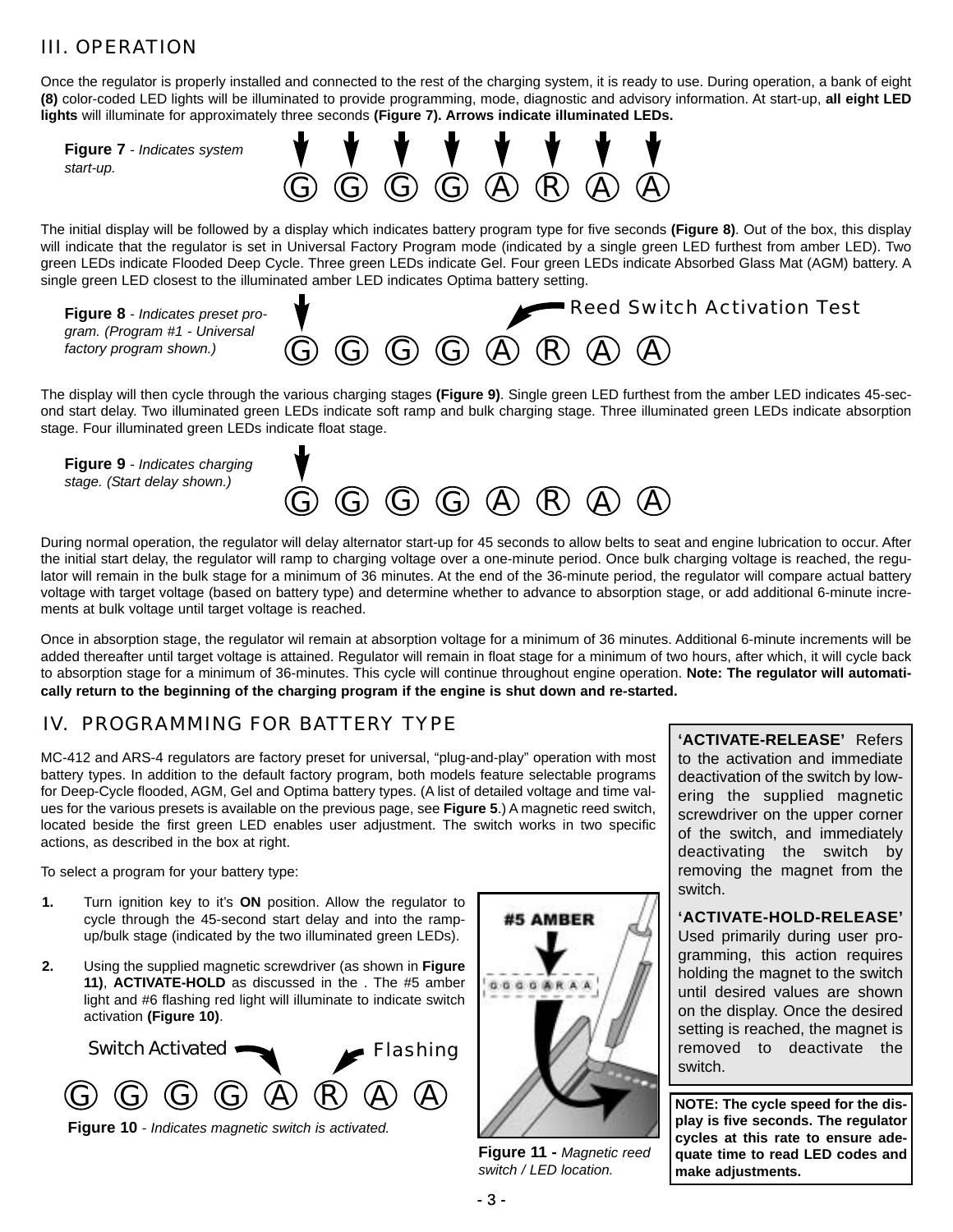**3.** The red LED will stop flashing and the #7 amber light will illuminate shortly thereafter to indicate the battery preset program mode is engaged **(Figure 12)**.

**Figure 12** *- Indicates preset program mode.*



- **4.** As you continue to hold, the green lights on the left half of the LED display will be illuminated one-by-one to indicate battery type. The first green LED on the left will indicate Program 1 (Universal Factory Program). As you continue to hold the magnet to the switch, the display will cycle to the first two green LEDs (indicating Program 2 - Deep Cycle), three green LEDs (indicating Program 3 - Gel), four green LEDs (indicating Program 4 - AGM), or a single green LED closest to amber LED (indicating Program 5 - Optima).
- **5.** When the desired preset program is indicated, release the reed switch by removing your magnetic tool from the switch. Once a preset has been selected and the switch has been deactivated, the #5 amber light will go out, indicating that the switch has been deactivated. The green LED lights will remain for several second before going out **(Figure 13)**.

 $G$   $G$   $G$   $Q$   $A$   $R$   $Q$   $A$ **Figure 13** *- Indicates program has been selected and switch has been released.*

- **6.** Once the green lights have gone out, you may change your selection by re-applying the magnet to the switch. The program choices will scroll in reverse order. **Note: Keep in mind that the display will stop scrolling once it reaches selection one or five (depending on if you are ascending or descending in the program mode).** It will be necessary to release the switch, wait for the green lights to go out, and re-apply the magnet to the switch to scroll in the opposite direction.
- **7.** If the switch is not re-activated for several seconds, the #7 amber LED will flash (Figure 14) to indicated that the program changes have been saved and the display will return to the "basic" mode as described in **Section III**.

| <b>Figure 14</b> - Indicates program<br>has been save to memory.                                                                               |  |  |  | $\blacktriangleright$ Flashing |
|------------------------------------------------------------------------------------------------------------------------------------------------|--|--|--|--------------------------------|
| Regulator will reset and return to $\mathbb G$ $\mathbb G$ $\mathbb G$ $\mathbb G$ $\mathbb G$ $\mathbb A$ $\mathbb R$ $\mathbb G$ $\mathbb G$ |  |  |  |                                |

#### ADVANCED PROGRAMMING

Advanced Programming modifies preset programming to suit specific charging needs. Advanced programming includes voltage adjustment, time adjustment, and equalization (time and voltage) adjustment. **(Equalization is only suggested for batteries noted as "equalization friendly" in Figure 5 on Page 2).** Consult your battery manufacturer for equalization time and voltage recommendations. Equalization must be initiated through the advanced programming mode. It is NOT a standard mode of operation. Both EQ time and voltage must be set for equalization to occur. Equalization will occur immediately after the program has been saved into memory. Once equalization is complete, the regulator will return to its preset program mode. The Model MC-412 also features an adjustable Amp Manager, which enables you to control the percentage of total alternator output. This feature can be helpful in eliminating belt slippage which may occur if your drive belt is too small for the alternator load. **NOTE: Advanced Programming modifications can be removed from the regulator's memory by reselecting the original program for your battery type. NOTE #2: The Advanced Programming Mode will cycle three times before saving new settings to memory.** To enter to Advanced programming mode:

**1. ACTIVATE-HOLD** the magnetic reed switch. LED #5 will illuminate and LED #6 will flash several times **(Figure 15)**.

|    | Switch Activated<br>Flashing<br>Figure 15                                                                                                                                                                                                  |
|----|--------------------------------------------------------------------------------------------------------------------------------------------------------------------------------------------------------------------------------------------|
|    | $\mathbb{G}$<br>. $\left(\mathsf{R}\right)$<br>$\omega$<br>(A)<br>(A)<br>(G)<br>$(\bigodot)$                                                                                                                                               |
| 2. | Continue holding switch. LED #6 stops flashing, then LED #7 illuminates. This indicates the regulator has entered the advanced<br>program mode (Figure 16).                                                                                |
|    | Switch Activated<br><b>Figure 16</b> - Indicates activa-                                                                                                                                                                                   |
|    | tion of Advanced Program<br>$A \otimes R$<br>$G$ $G$<br>(A)<br>mode.                                                                                                                                                                       |
| 3. | <b>RELEASE</b> the switch. The #5 amber LED will go out. The #7 amber LED will remain for several seconds and will be replaced by<br>the #8 amber LED, indicating that the regulator is in the System Voltage Adjustment mode (Figure 17). |

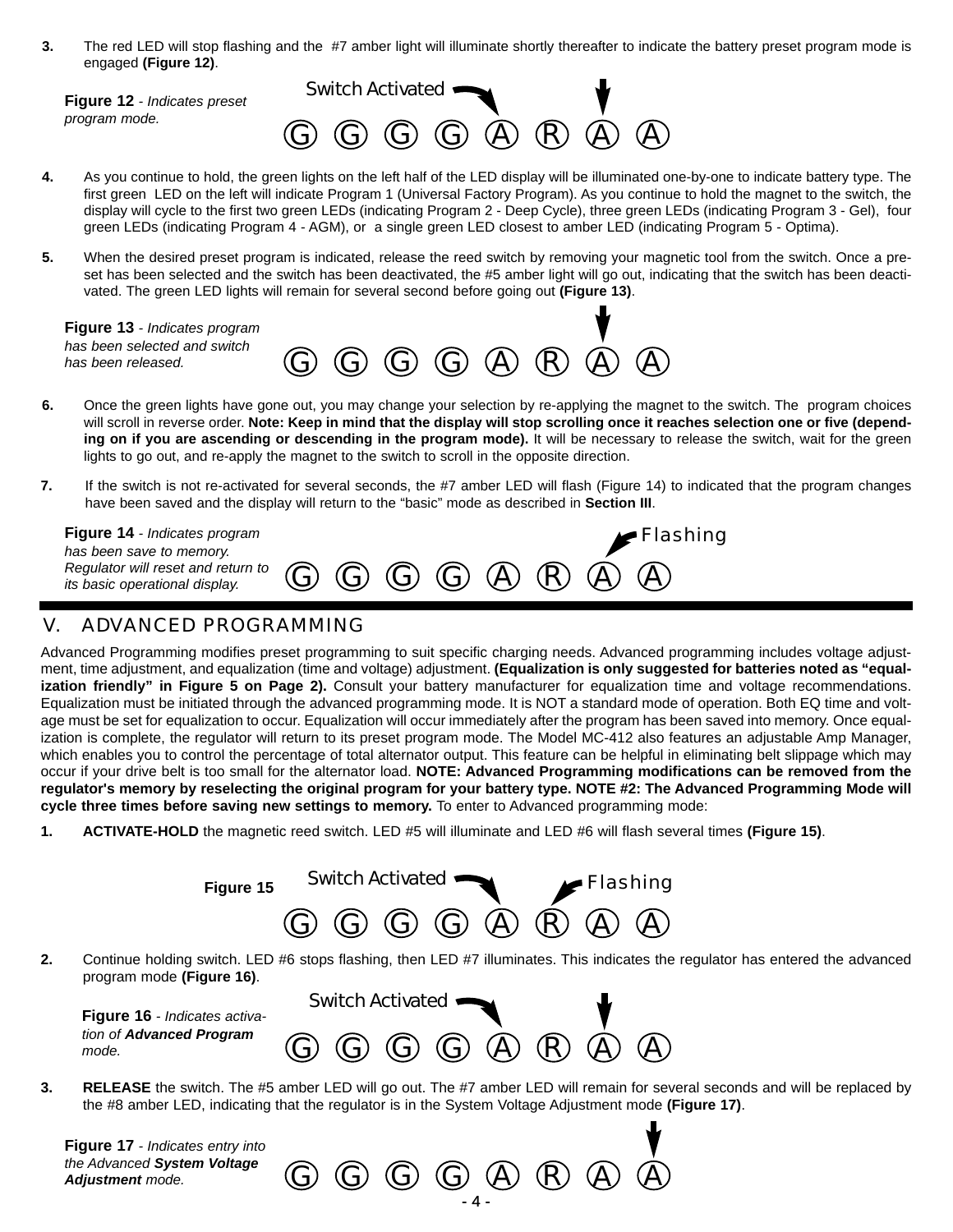#### *THE DISPLAY WILL SCROLL THREE TIMES THROUGH ALL OF THE ADVANCED PROGRAMMING MODES [SYSTEM VOLTAGE, SYSTEM TIME, AMP MANAGER (MC-412 ONLY), EQ VOLTAGE, AND EQ TIME]. YOU MAY WAIT UNTIL THE DESIRED ADJUSTMENT MODE IS REACHED BEFORE ACTIVATING THE SWITCH.*

VI. SYSTEM VOLTAGE ADJUSTMENT

The Voltage Adjustment mode allows you to increase or decrease the voltage values built into the preset programs based on battery type. **Note: Changes in charging voltages affect ALL stages of the charging program**. Keep in mind that the display has been programmed to provide approximately five seconds between value



**Figure 18** *- Indicates activation of System Voltage Adjustment. Green LEDs indicate as shown in Figure 19.*

changes. This time period is provided to ensure correct adjustments. To adjust system voltage values:

**LED Display** Model **Voltage Indicated** System Voltage +0.8 volts (G) (G) ©©A  $R$  $A$ System Voltage +0.6 volts ©©A® System Voltage +0.4 volts ©©0 System Voltage +0.2 volts 6666A  $R(A)$ System Voltage 66 6 G)  $(A)$  $(R)$  $(A)$ System Voltage -0.2 volts 666600a System Voltage -0.4 volts 00 ©0

**Figure 19** *- Indicates entry into the Advanced System Voltage adjustment mode. Adjustment begins at System Voltage setting.*

- **1.** When the LED indicates entry into the system voltage mode, as shown in **Figure 17**, **ACTIVATE-HOLD** the switch with your magnetic screwdriver **(Figure 18)**. The display will begin to cycle up through the values shown in **Figure 19**. **NOTE: To reverse scrolling direction, release the switch, wait until the green lights turn off, and re-activate and hold the switch to cycle the opposite direction.**
- **2.** When the display indicates your desired voltage adjustment, **RELEASE** the switch.
- **3.** After several seconds, the green indicator lights will turn off.
- **4.** If no changes are made to your selection, the #8 amber light will flash once, indicating that your selection has been accepted.The display will advance to the **System Time Adjustment** mode.

#### VII. SYSTEM TIME ADJUSTMENT

The System Time Adjustment enables you to modify charging time values to meet your battery bank's specific charging needs. Keep in mind, *changes in charging times affect ALL charging stages*. To modify charging time values:



**Figure 21** *- Indicates Advanced System Time Adjustment. Green LEDs indicate as shown in Figure 22.*

**1.** When the LED display indicates entry into the system time adjustment mode, as shown in **Figure 20**, **ACTI-VATE-HOLD** the switch with your magnet. The display will cycle up through the values shown in **Figure 22**. **NOTE: To reverse scrolling direction, release the switch, wait until the green lights turn off, and reactivate and hold the switch to cycle the oppo**site direction. Keep in mind that the display has been programmed to provide approximately five seconds between value changes.



**Figure 20** *- Indicates entry into Advanced System Time Adjustment.*



**Figure 22** *- Illustrates system time values as indicated by LED readout.* 

- **2.** When the display indicates your desired system time adjustment, **RELEASE** the switch.
- **3.** After several seconds, the green LEDs will turn off.
- **4.** If no changes are made to your selection, the #7 and #8 (amber) lights will flash once, indicating that your selection has been accepted. The display will advance to the **Amp Manager** programming mode as illustrated in **Figure 23** (on the MC-412 only), or **Equalization Voltage Adjustment** mode, if you are programming an ARS-4 regulator. See **Figure 26**.



**Figure 23** *- Indicates entry into Amp Manager Adjustment.*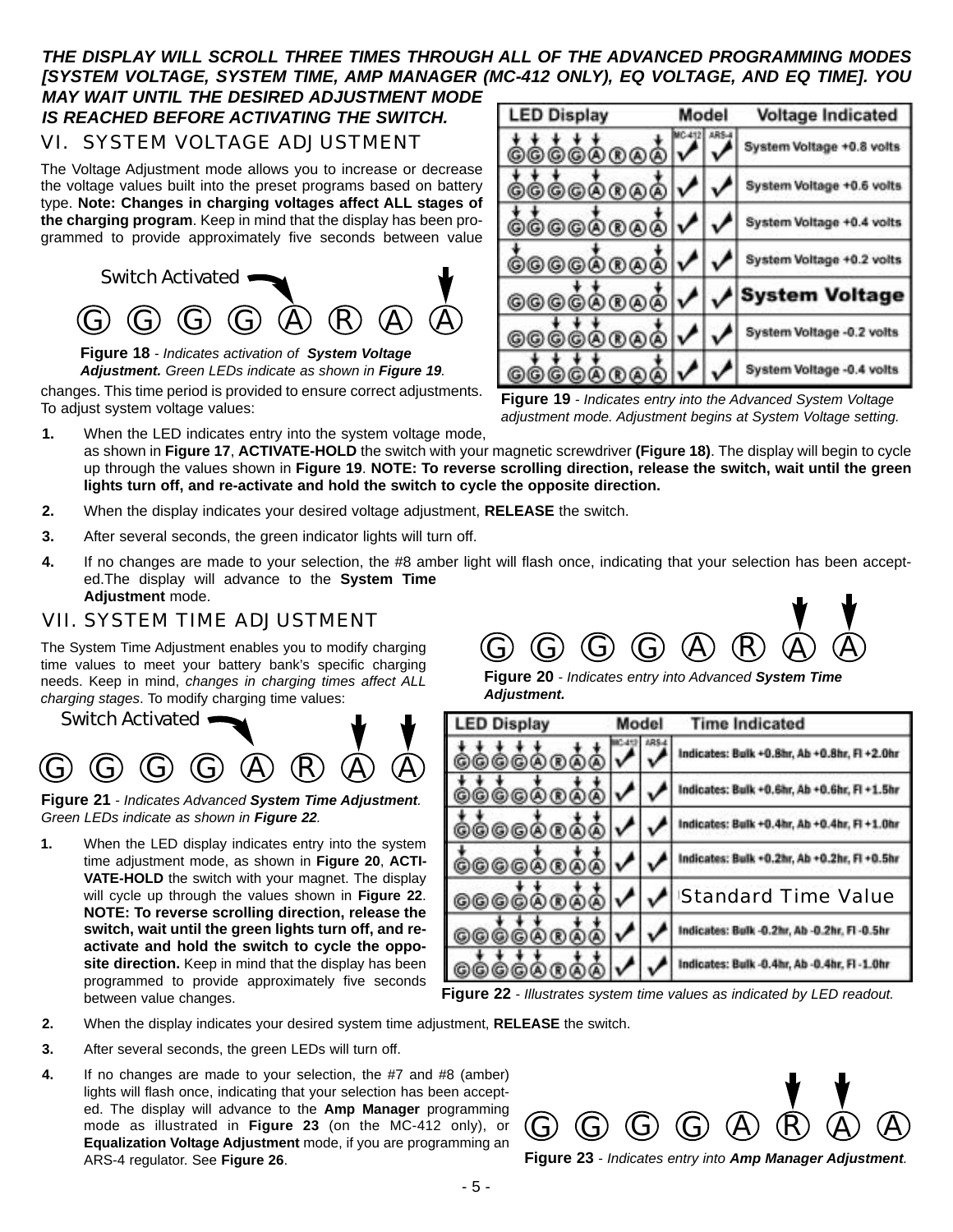## VIII. AMP MANAGER (Available on MC-412 only)

The Amp Manager function enables you to reduce the alternator's output by controlling the voltage at the field wire. This feature can be used as a method to minimize alternator overheating in warmer climates, or to minimize difficulties with belt slippage. To adjust Amp Manager values:



**Figure 24** *- Indicates activation of Amp Manager Adjustment. Field output reduction percentages are shown in Figure 25 at right.*

- **1.** When the LED display indicates entry into the **Amp Manager** mode, as shown in **Figure 23** on the previous page, **ACTI-VATE-HOLD** the switch with your magnetic tool. The display will indicate initial entry into Amp Manager program mode as illustrated in **Figure 24**, after which, the display will indicate 100% output. Release and re-activate after the green light goes out to scroll downward through the program selections. Reversing the process will scroll upward.
- **2.** When the display indicates your desired Amp Manager value as indicated in **Figure 25**, **RELEASE** the switch.

| <b>LED Display</b> | Model       | <b>Percentage Indicated</b>   |
|--------------------|-------------|-------------------------------|
| ෧෨෨෧෨              | <b>ARS4</b> | 100% Output                   |
| <b>0000000</b>     |             | Indicates: Amp Manager at 90% |
| <b>@@@@@@@</b>     |             | Indicates: Amp Manager at 80% |
| ©©©©®®®            |             | Indicates: Amp Manager at 70% |
| <b>©©©©®®@</b>     |             | Indicates: Amp Manager at 60% |
| ®®®                |             | Indicates: Amp Manager at 50% |
|                    |             | Indicates: Amp Manager at 40% |

**Figure 25** *- Illustrates percentages of field voltage as controlled by the Amp Manager feature (MC-412 only).*

- **3.** After several seconds, the green indicator lights will turn off.
- **4.** If no changes are made to your selection, the #6 red and #7 amber lights will flash once, indicating that your selection has been accepted. The display will advance to the **Equalization Voltage Adjustment** mode as indicated in **Figure 26**.



## IX. EQUALIZATION VOLTAGE

The onset of sulfation can be lessened in some battery types by periodic introduction of elevated voltage to the battery. See **Figure 5** on Page 2 to determine if your battery type will benefit from equalization. Voltage values are based on system voltages determined by your preset program. **CAUTION: Consult with your battery manufacturer for recommended equalization time and voltage. Both time and voltage values must be set for equalization to occur.** 

Switch Activated



**Figure 27** *- Indicates activation of Equalization Voltage Adjustment. Field output reduction percentages are shown in Figure 28 at right.*

- **1.** When the LED indicates entry into the EQ Voltage mode, as shown in **Figure 27**, **ACTIVATE-HOLD** the switch with your magnet **(Figure 28)**. The display will show system voltage. When you activate the switch, the display will scroll up through the voltage values shown in **Figure 28**. Reversing the process will scroll downward.
- **2.** When the display indicates your desired EQ voltage value, as indicated by the values shown in **Figure 28**, **RELEASE** the switch.
- **3.** After several seconds, the green indicator lights will turn off.
- **4.** If no changes are made to your selection, the #6 red and #7 amber lights will flash once, indicating that your selection has been accepted. The display will advance to the **Equalization Time Adjustment** mode as indicated in **Figure 29**

| <b>LED Display</b> | Model |  | <b>Voltage Indicated</b>      |
|--------------------|-------|--|-------------------------------|
| 00000000           |       |  | Indicates: System volts +1.8V |
| <u>©©©©©©</u> @    |       |  | Indicates: System volts +1.5V |
| <b>@@@@@@</b>      |       |  | Indicates: System volts +1.2V |
| @@@@@@@            |       |  | Indicates: System volts +0.9V |
| 00000000           |       |  | Indicates: System volts +0.6V |
| <u>©®®@@</u>       |       |  | Indicates: System volts +0.3V |
|                    |       |  | System Voltage                |

**Figure 28** *- Illustrates EQ Voltage settings. Do not attempt equalization unless recommended by the battery manufacturer.*



**Figure 29** *- Indicates entry into Equalization Time Adjustment.*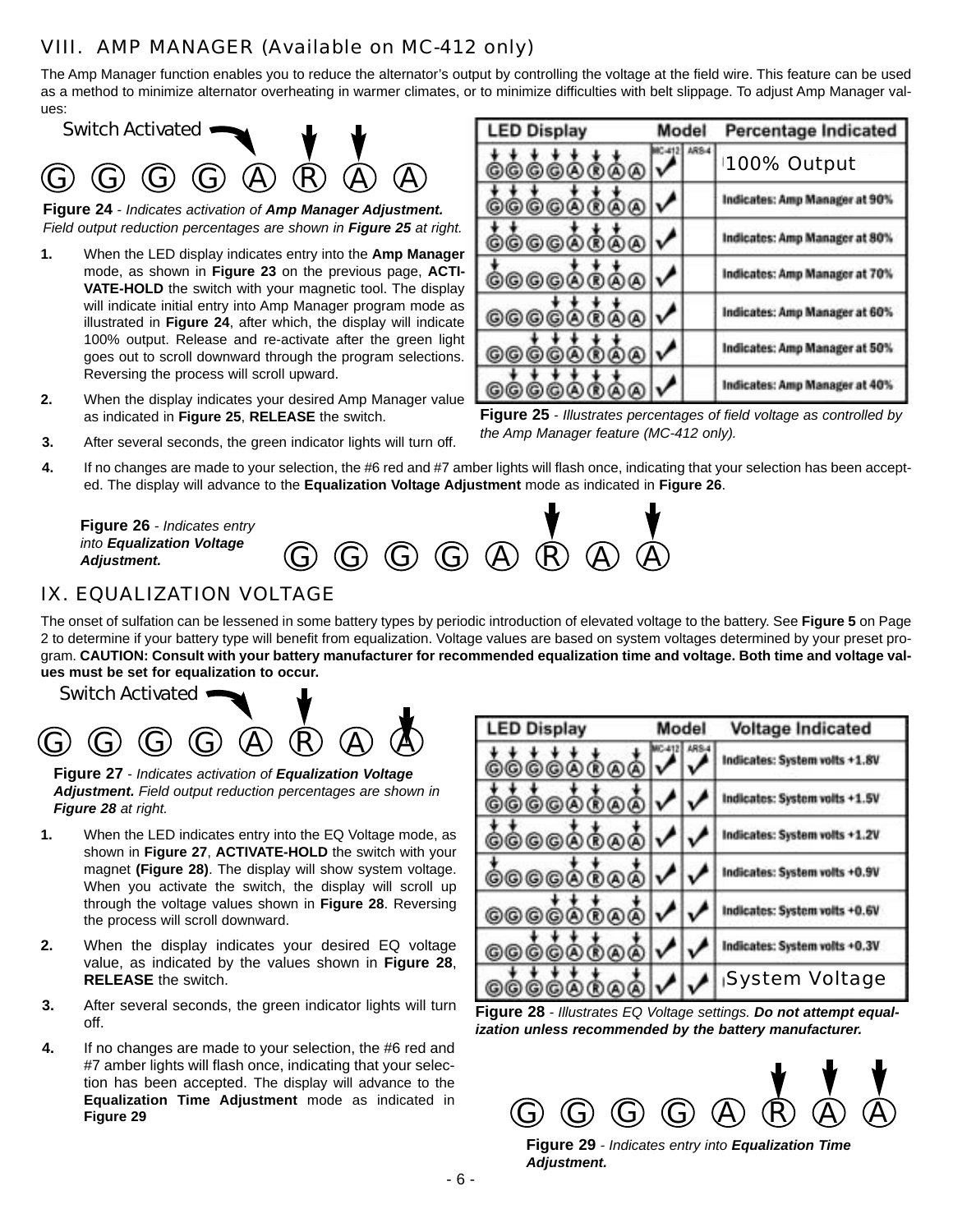### X. EQUALIZATION TIME

The final mode in the Advanced Programming cycle is **Equalization Time Adjustment**. To change the duration of EQ time:



**Figure 30** *- Indicates activation of Equalization Time Adjustment. EQ Time values are shown in Figure 31 at right.*

- **1.** When the LED display indicates entry into the **Equalization Time Adjustment** mode, as shown in **Figure 29** on the previous page, **ACTIVATE-HOLD** the switch with your magnet. The display will show the system default time. Release the switch, wait for the green light to go out, and re-activate/hold switch. Equalization Time Adjustment values will scroll up as shown in **Figure 31**. Reversing the process will scroll downward.
- **2.** When the display indicates your desired EQ time value, as indicated in **Figure 31**, **RELEASE** the switch.

| <b>LED Display</b> | Model | <b>Time Indicated</b>    |
|--------------------|-------|--------------------------|
| ۿۿۿۿۿۿ             | ARS.  | Indicates: +4.2 EQ hours |
| <u>@@@@@@</u> @    |       | Indicates: +3.5 EQ hours |
| @@@@@@@            |       | Indicates: +2.8 EQ hours |
| <b>@@@@@@@</b>     |       | Indicates: +2.1 EQ hours |
| <b>@@@@@@@</b> @   |       | Indicates: +1.4 EQ hours |
| <b>©@®@@</b>       |       | Indicates: +0.7 EQ hours |
|                    |       | <b>System Time</b>       |

**Figure 31** *- Illustrates EQ Time settings. CAUTION: Contact your battery manufacturer for recommended EQ time and voltage values. Do not attempt equalization unless recommended by the battery manufacturer.*

- **3.** After several seconds, the green indicator lights will turn off.
- **4.** If no changes are made to your selection, the #6 red and #8 amber lights will flash once, indicating that your selection has been accepted. The Advanced Programming display will cycle two more times. If no other changes are made to your programming selections, the changes will be saved. A flashing #8 amber LED at the end of the final cycle indicates that your Advanced Programming selections have been saved.
- **5.** Equalization will occur immediately after the EQ time and voltage values have been saved into memory. Once equalization is completed, the regulator will return to regular charge mode governed by your preset battery program.

#### *Advanced programming for System Voltage, System Time and Amp Manager functions will remain in the regulator's memory until they are modified within Advanced Programming, or until the Preset Program for battery type is re-selected.*

#### XI. WARNING / ADVISORY CODES

The MC-412 and ARS-4 multi-stage regulators are equipped to provide diagnostic information via the LED display. To access diagnostic data:



**Figure 32** *- Indicates activation of diagnostic mode. Diagnostic codes are shown in Figure 33 at right.*

- 1. After the basic display mode (see **Section III**) has cycled through its initial start-up, **ACTIVATE-RELEASE** the magnetic switch with your magnetic tool.
- 2. The #6 red LED will begin to flash as the regulator scans through its diagnostic circuit.
- 3. When the regulator senses a situation requiring attention, the flashing #6 red LED will alternate with specific groupings of green LED lights.
- 4. Each LED grouping will correspond to a condition described in **Figure 33**. Note that some codes may be universal to both regulators, while some may be specific to the MC-412 only. Each code will be displayed for several seconds, at which point, the regulator will continue to search for additional conditions. Error code searching will be indicated by the flashing #6 red LED.

| <b>LED Display</b> | Model | <b>Code Description</b>           |
|--------------------|-------|-----------------------------------|
| @@@@@@@@           |       | Indicates: Alt. over temp         |
| 0000000            |       | Indicates: Battery temp shorted   |
| <b>@@@@@@@@</b>    |       | Indicates: Battery temp not found |
| @@@@@@@            |       | Indicates: Battery over temp      |
| ©©©©®®®            |       | Indicates: Alt. temp not found    |
| ©©©©®®®            |       | Indicates: Alt. temp shorted      |
| <b>©©©®®®®</b>     |       | Amp Manager/Small Engine Mode     |

**Figure 33** *- Illustrates system diagnostic codes. Note that some codes are common to both regulators, while other codes may be specific to the Max Charge MC-412.*

- 
- 5. After all warning/advisory codes are displayed, the regulator will return to basic display mode.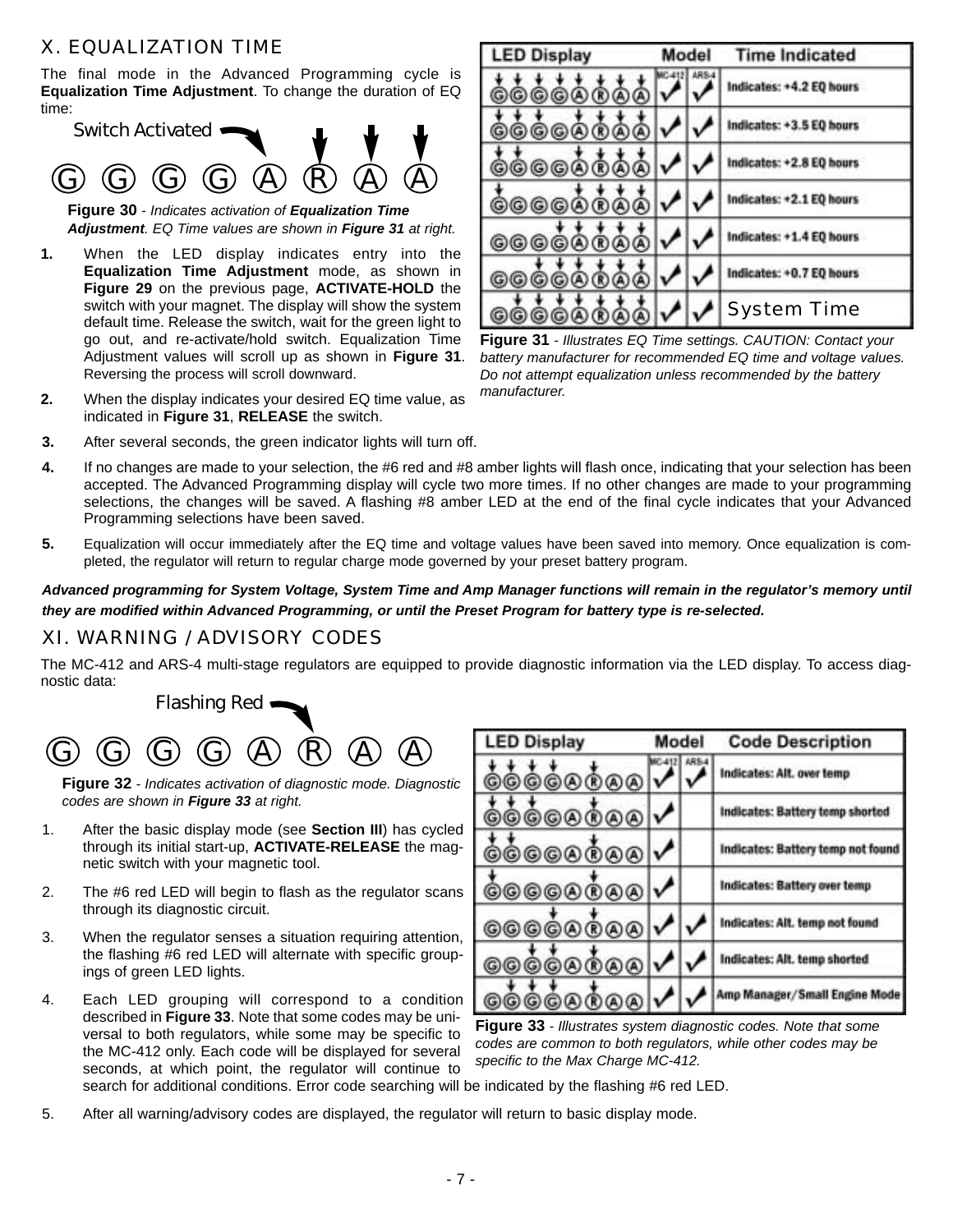# Alternator and Regulator Troubleshooting

Determining the causes of failures in an electrical system is a "step by step" process. We recommend that you inspect and clean all system electrical connections before you begin your search to determine if the failure can be attributed to one of the two main components of your charging system: the alternator, and/or the voltage regulator.

## **Most charging system problems will be corrected by performing the following steps.**

- **1.** Remove and clean all charging system electrical connections from the alternator through the batteries (this includes the ground side). Also, check the voltage regulator's harness for resistance. Wires and terminals can and will become corroded and need to be cleaned or replaced.
- **2.** Charge all batteries to their proper fully charged state and determine if they are serviceable. If your batteries are flooded-type, use your hydrometer to determine their condition.
- **3.** Check and tighten alternator belt. If the belt shows signs of wear or damage, now is an ideal time for replacement. Always replace existing belts with the finest quality replacements available.

After determining that your batteries and wiring are in suitable condition, use the following tests to determine if charging problems are a result of a faulty alternator or regulator. The following tests provide an opportunity to isolate the alternator, regulator and wiring harness in order to determine which component may be malfunctioning. In order to preform these tests, you will need an independent multimeter (preferably a digital type). In an emergency, a 12V light bulb can be used to help determine if power or working grounds exist. An amp meter and a battery hydrometer with a thermometer are also helpful diagnostic tools.

#### *Alternator /Regulator Field Tests*

**Test A -** The alternator and regulator can be tested for function by determining if a magnetic field exists at the alternator's pulley shaft or rear bearing. To test:

- **1.** With the ignition in the OFF position, place the head of a steel screwdriver near the nut on the pulley shaft or near the rear bearing of the alternator. There should be no evidence of a magnetic field pulling the screwdriver toward the alternator.
- **2.** Engage the ignition, without starting the engine, to activate the voltage regulator. If an oil pressure switch is used, a jumper across the switch will activate the regulator.
- **3.** After allowing time for the regulator's start-up delay, place the head of a steel screwdriver near the nut on the pulley shaft or near the rear bearing of the alternator. There should be evidence of a magnetic field pulling the screwdriver toward the alternator. If a magnetic field is present, the voltage regulator, alternator brushes and rotor are likely to be working properly. If the system is not charging, remove the alternator and have it inspected by a qualified alternator shop.

**Test B -** If there is little or no magnetic pull at the pulley shaft or at the rear bearing, initiate the following test:

- **1.** With the key off and the engine off, remove the large harness plug from the regulator.
- **2.** Insert the end of a short length of electrical wire to the RED connector slot of the regulator harness and the other end of the wire to the BLUE connector slot. (See **Figure 32**.) This bypasses the regulator and tests the alternator and the harness.
- **3.** Using your steel screwdriver, inspect for a magnetic field as described above.
- **4.** With your voltmeter, check for voltage on the blue wire at the alternator. If voltage does not exist, the harness may be at fault. If voltage does exist at the harness, but charging is not occurring, the alternator is likely to be malfunctioning.

If a magnetic field is present. Both harness and alternator brushes and rotor appear to be working properly. If no magnetic field is present, proceed with the next test.

**Test C -** Testing the actual output of the alternator is known as "Full Field Testing". This can be accomplished by jumping a positive 12VDC current to the field terminal at the rear of the alternator. This test eliminates both the regulator and the harness, making it easier to isolate your investigation to the alternator. **CAUTION: Ensure that all voltage sensitive equipment is turned off prior to starting the engine. Voltage is unregulated during this test and could damage sensitive electronics. DO NOT let the engine run any longer than necessary to detect charging.**



**Figure 32** *- Full field jump wire.*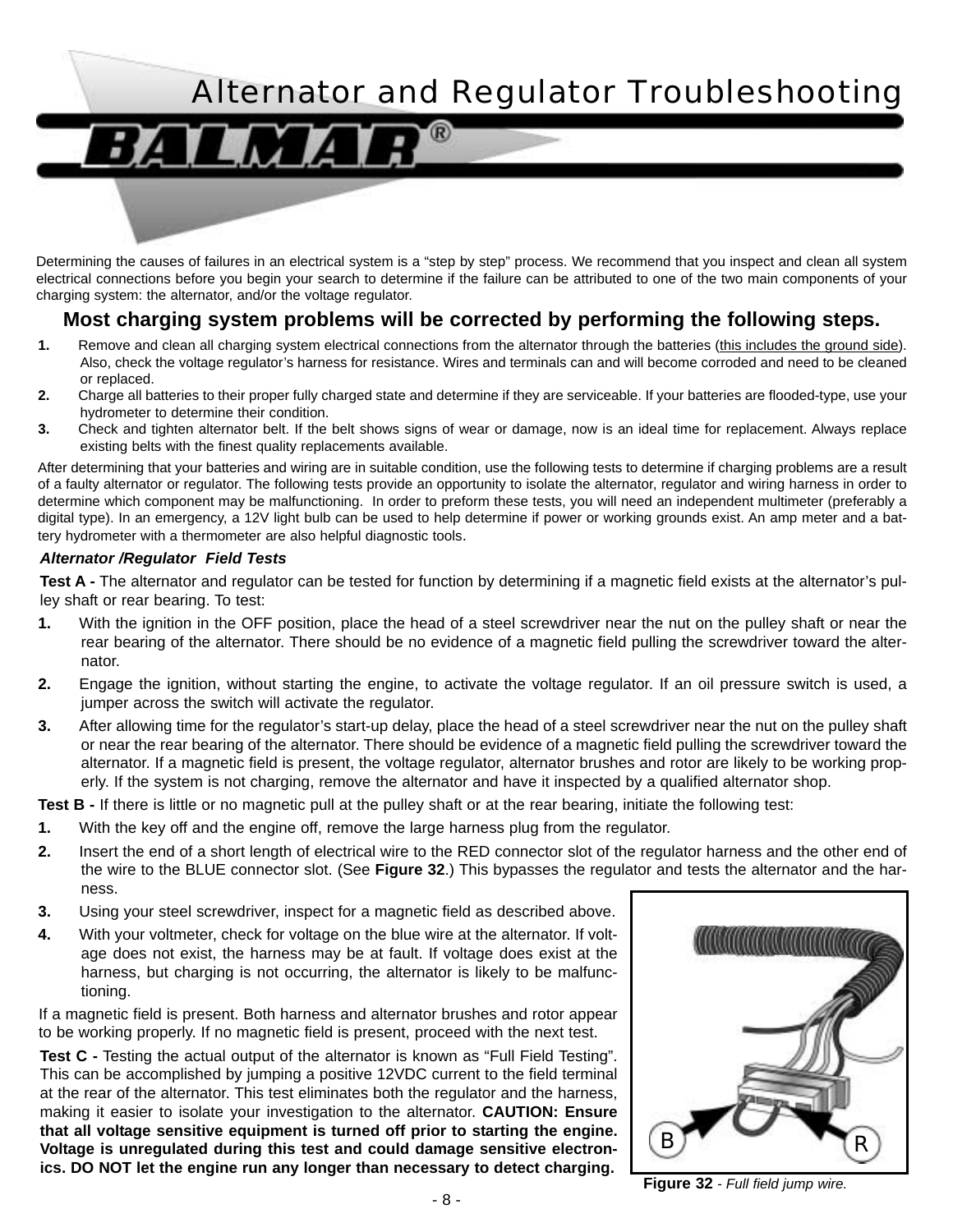To test the alternator:

- **1.** Clip a jumper wire to the positive post of the alternator, or on the battery side of the isolator, if an isolator is in use (see **Figure 33**). Use a SHIELDED alligator clip for post attachment. Unintentional contact between the alligator clip and the alternator case could result in damage to your electrical system.
- **2.** Disconnect the field/stator plug from the rear of the alternator and attach the other end of the jumper wire to the alternator's Field terminal (F). Attach a female spade connector to the field end of the wire for a solid connection. **CAUTION:** Do not allow the wire to contact the case while it is attached to the positive post. The case is grounded and severe damage could occur.
- **3.** The regulator is now bypassed. When the ignition is engaged and the motor is started, the voltage should rise and charging current should be present.
- **4.** The motor should be run long enough to determine that charging voltage is present. Unregulated voltage can rise quickly. Do not allow extended unregulated charging to occur without carefully monitoring voltage levels.

If the alternator fails to generate voltage during field testing, a malfunction of the alternator is likely. Contact your local alternator repair shop or Balmar's technical service staff for recommendations.



**Figure 33** *- Full field jump wire.*

#### *Voltage Regulator Test*

When you have inspected and repaired any wires and connections, inspected belts and replace as needed, and after you have determined that your batteries are properly charged, set your voltmeter to 12V and connect the voltmeter's negative lead to the BLACK ground wire at the regulator. Normally, connection is accomplished by inserting the negative lead alongside the ground wire in the regulator harness plug (see **Figure 12**) and the positive lead alongside the wire referred to in each specific test. With the voltmeter securely connected to the regulator's ground, test for voltage at the points listed below.

**1.** With the ignition in the OFF position and your voltmeter's ground wire connected to the regulator's ground, check for voltage on the RED (sensing), BLUE (field) and BROWN (ignition) wires in the regulator plug by inserting the positive lead of the voltmeter alongside each wire in the regulator harness plug. The voltmeter should read:

|                         | <b>Red Wire</b> | <b>Brown Wire</b> | <b>Blue Wire</b> |
|-------------------------|-----------------|-------------------|------------------|
| <b>Expected Reading</b> | 12 V $*$        | n v               | 0                |
| Your Reading            |                 |                   |                  |
|                         |                 |                   |                  |

**2.** With the ignition in the ON position (engine not running) and your voltmeter's ground wire connected to the regulator's ground, check for voltage on the RED (sensing), BLUE (field) and BROWN (ignition) wires in the regulator plug. The voltmeter should read:

|                         | <b>Red Wire</b> | <b>Brown Wire</b> | <b>Blue Wire</b> |
|-------------------------|-----------------|-------------------|------------------|
| <b>Expected Reading</b> | 12 V*           | 12 V              | 7 - 12 V         |
| <b>Your Reading</b>     |                 |                   |                  |

**3.** With the ignition in the ON position (with engine running at 1,400 rpm fast idle) and your voltmeter's ground wire connected to the regulator's BLACK wire, check for voltage on the RED (sensing), BLUE (field) and BROWN (ignition) wires in the regulator plug. The voltmeter should read:

|                  | <b>Red Wire</b> | <b>Brown Wire</b> | <b>Blue Wire</b> |
|------------------|-----------------|-------------------|------------------|
| Expected Reading | $12 - 14V^{**}$ | 12 V              | 4 - 12 V         |
| Your Reading     |                 |                   |                  |

*\* 11.5 - 12.8 VDC battery voltage at rest (no charging occurring). If your batteries are isolated and your RED (sensing) wire shows voltages other than those shown above, make sure that the wire is connected on the "battery" side of the isolator. The RED wire must "see" the battery directly. \*\* 13.5 - 14.5 VDC battery voltage when charging.*

If your readings differ substantially from the "Expected Readings" listed in the charts above, the regulator may be malfunctioning, or there may be a continuity problem. Contact our technical support staff at (360) 435-6100. Keep your recorded readings in the spaces provided below the "Expected Readings" so you can share them with the technical support person. If your readings match those listed in the charts, your regulator should be working correctly. Continue with tests below to determine if your alternator may be the source of charging difficulties.If the preceding tests do not prove the existence of a failure within the regulator or alternator, we recommend you contact a licensed marine electrician who can test your system for wiring and circuit damage or other system failures that could be responsible for charging difficulties. If you determine that repair service is necessary for either your alternator or regulator, please gather the following information before contacting our service technicians.

- **1.** Model of alternator.
- **2.** Model of voltage regulator.
- **3.** Voltage readings on red, brown and blue wire at regulator with engine off, key on.
- **4.** Voltage readings on red, brown and blue wire at regulator with engine running at a fast ideal 1400 rpm.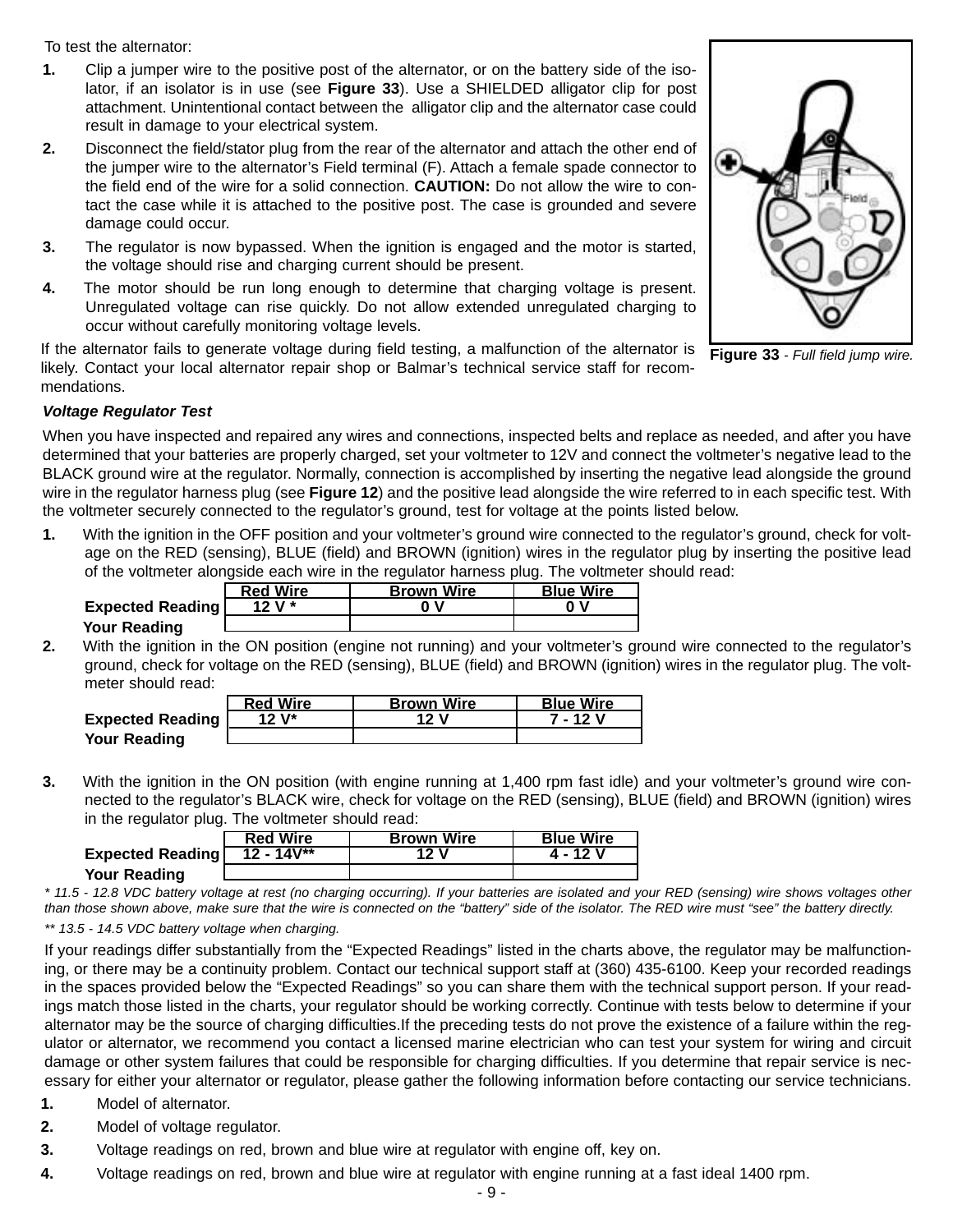# TYPICAL SYSTEM WIRING - Single Output Alternator



 $-10 -$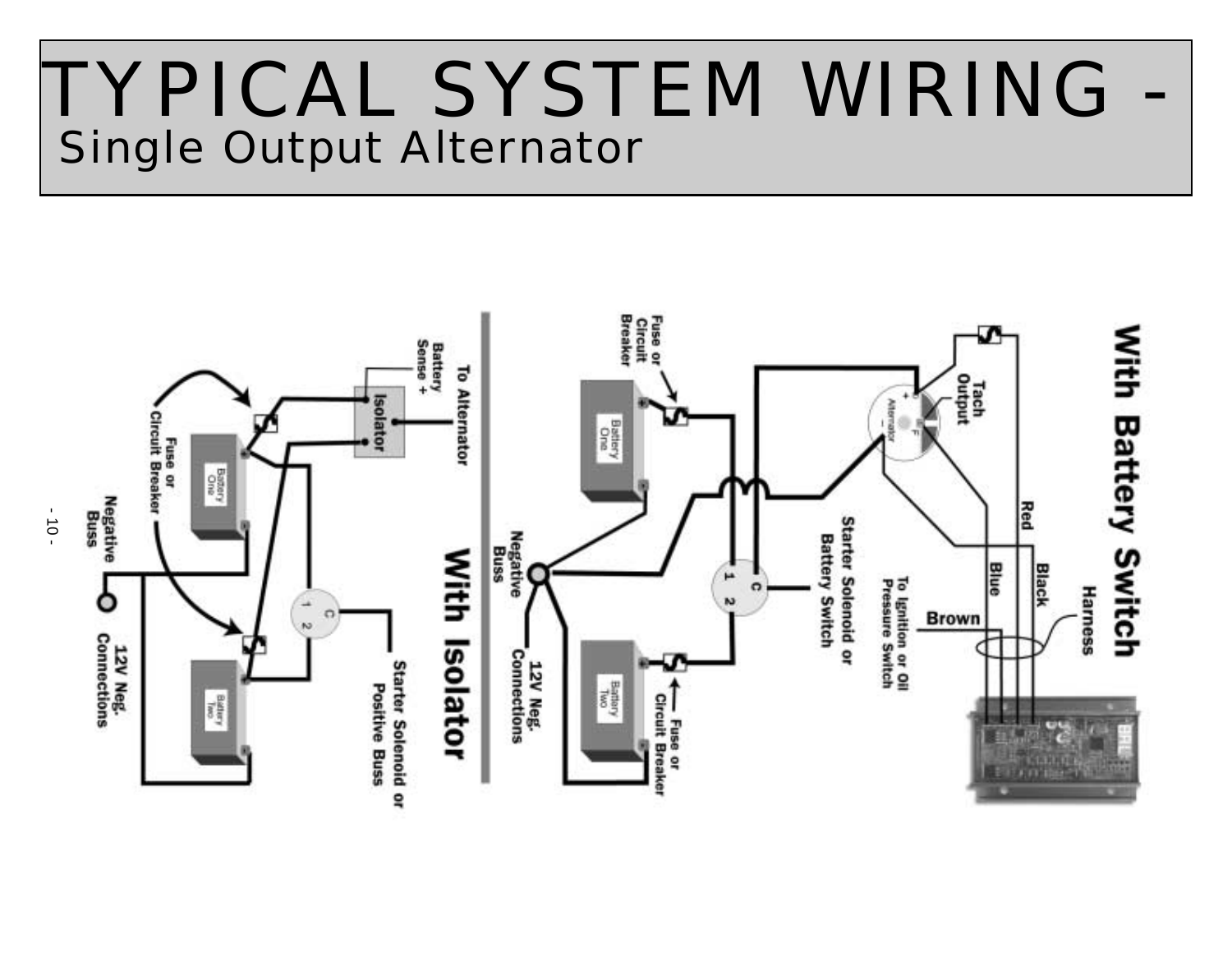# TYPICAL SYSTEM WIRING - Dual Output Alternator